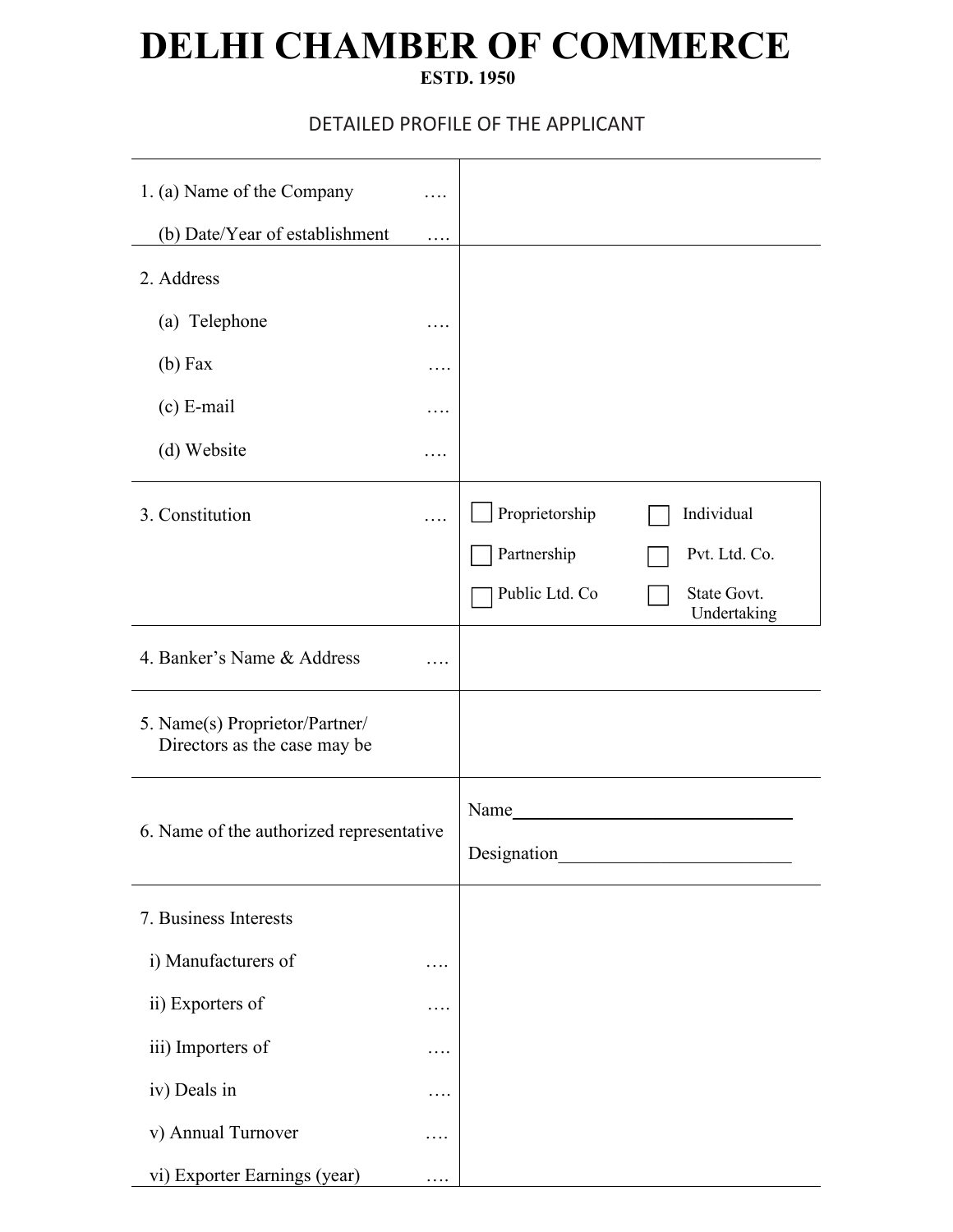| 8. Names of the Chamber (s)                                      |          | 1. |  |
|------------------------------------------------------------------|----------|----|--|
| Association(s)/Export Promotion<br>Council(s) of which you are a |          | 2. |  |
| Member (enclosed photocopies)                                    |          | 3. |  |
|                                                                  |          | 4. |  |
|                                                                  |          | 5. |  |
| 9. (1) A copy of partnership deed                                | $\cdots$ |    |  |
| (2) Memorandum & Articles<br>of Association                      | .        |    |  |
| (3) Bankers Certificate Regarding<br><b>Financial Position</b>   | .        |    |  |
| (4) I.E.C. No.                                                   | .        |    |  |
| (5) Copy of PAN                                                  | .        |    |  |
| (6) Copy of GST Registration                                     | .        |    |  |
| (Enclosed Photocopies)                                           |          |    |  |
| Place                                                            |          |    |  |
| <u> 1989 - Johann Barbara, martxa al</u>                         |          |    |  |
| <u> 1990 - Johann Barbara, martxa a</u><br>Date                  |          |    |  |